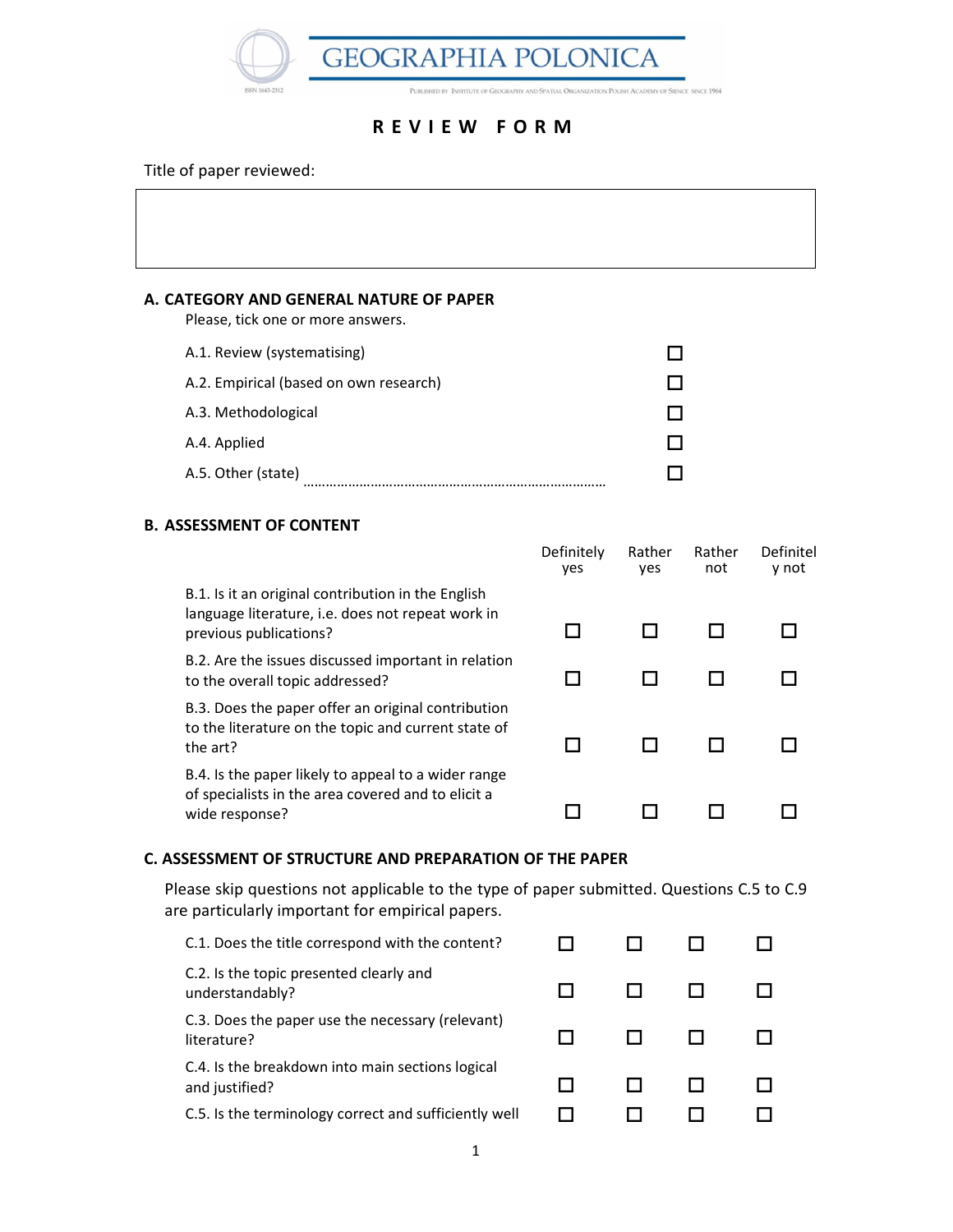**GEOGRAPHIA POLONICA** 



PUBLISHED BY INSTIT TE OF GEOGRAPHY AND SPATIAL ORGANIZATION POLISH ACADEMY OF SIENCE SINCE 1964

#### explained?

| C.6. Has the methodology been described and is it<br>understandable and replicable?              |  |  |
|--------------------------------------------------------------------------------------------------|--|--|
| C.7. Are the data sources described and are they<br>sufficient for the research results desired? |  |  |
| C.8. Are the contents and quantity of figures and<br>tables justified?                           |  |  |
| C.9. Are the conclusions drawn from the analysis<br>adequate?                                    |  |  |

#### D. ADDITIONAL COMMENTS OF THE REVIEWER

Please feel free to make comments longer than suggested by the size of the field below. They may refer either to specific questions in this form (e.g. B.1, B.2, etc.), or to any other matters the reviewer finds important.

Miscellaneous corrections and comments may also be marked either within the digital file of the paper (highlights, comments, corrections, all in the track changes mode) or on a printout.